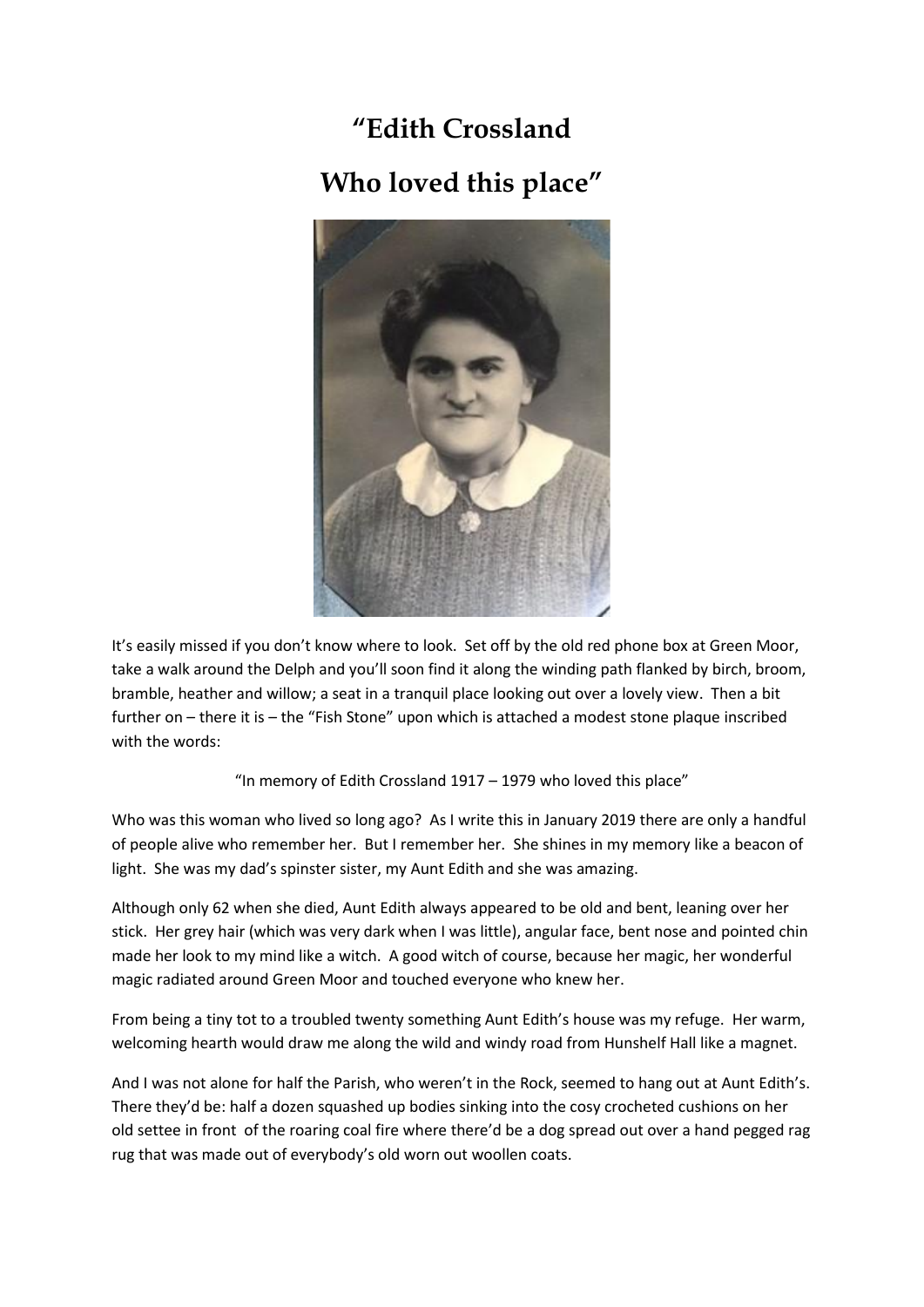Even people who wouldn't get on with one another found an uncanny truce in Aunt Edith's living room which was always called t' house.

Whatever the season, whatever the weather there was always something new to look forward to as I approached the bottom gate which led to the School House. In late summer an enormous hydrangea painted in a magical pastel mixture of pink, lemon and forget –me-not blue – the like of which I have never seen since – nodded its happy head inviting me through the creaking gate – into Fairyland.

And there she was waving here walking stick like a wand from the top of the garden.

"Look 'ere. Av got sommat to show ye!" I walked up through the pretty perennial flower beds interspersed with waving ferns, across the soft lawn grass and up to the top corner: a secret spot in front of the big bay window – where she'd just finished making - a pond!

"See 'ere!" waving her wand over the water revealing a bubbling fountain and a running waterfall she'd constructed from stones, moss and ferns.

A woodland glade: where the dumb woodland gnome and the motionless white rabbit peeped through the plants!

Then Aunt Edith would turn around stiffly which was the signal for the guided tour to begin.

"Let's see what's come out." I'd trail behind her along the little paths flanked by clumps of alpines and succulents, a big patch of London Pride. Past the little stone trough filled with water for the birds, past the rabbit, past the old gnome. Then she'd stop, suddenly, as something caught her eye.

Tenderly lifting up the delicate heads of some pretty red flower bells with the ferrule of her stick she'd exclaim: "eee-ah" as if the most rare and dazzling jewels lay at her feet. "Aren't they just GRAND"

But to Aunt Edith her flowers WERE jewels of Nature which she taught me to love too. This was her gift to me for which I've been forever grateful.

On another day I'd be going to Aunt Edith's and she'd be inside. To see her involved going around the back of the house which was another magical world.

Below Uncle Jim's perfect rows of vegetables, on a wall by the steps opposite the back door and the wash house which contained "the lav" and Uncle Jim's gardening tools, neatly put away, lay three big stone shallow troughs. These had been pig troughs, remnants of Aunt Edith's farming days. But now they contained miniature gardens filled with little clumps of alpines and succulants. One of these contained something very special. A crazy –paving pathway constructed of tiny stones wound its way up to a miniature wishing well which Aunt Edith had constructed out of a chopped off branch and a piece of wire. It really worked and whenever I went "round the back" I'd be winding the little bucket up and down into the jar of water embedded in the soil.

The wishing well fascinated me so much that I made a replica of my own when I was 10 and incorporated in into my very first Aunt Edith - inspired garden I even wrote an essay about it at school and the teacher read out to the class!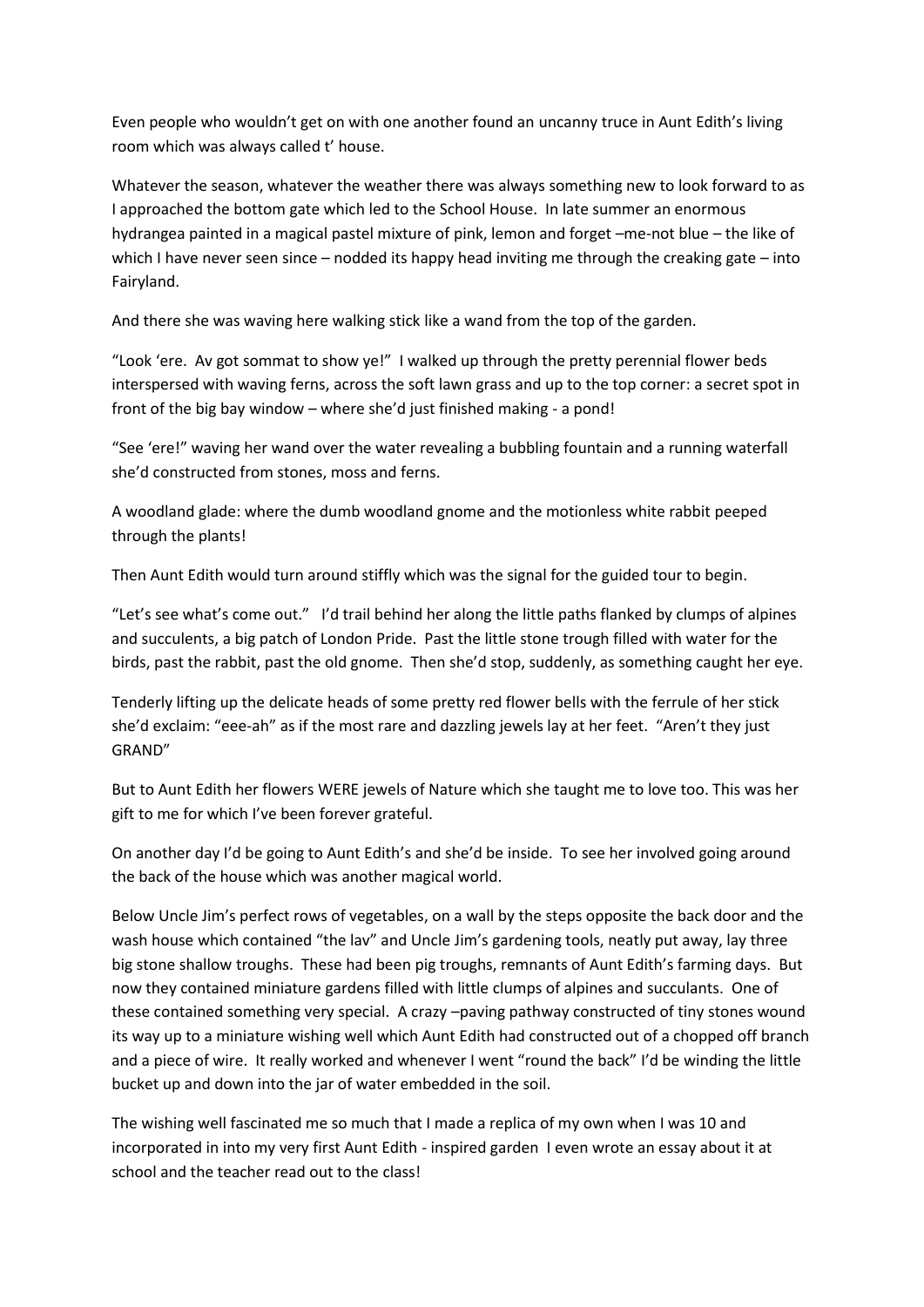So, back to the visit. There she'd be, Aunt Edith, washing up by the kitchen window, her face bursting into an animated smile.

"Come in. A'v got summat to show ye! I'd push the front door open to the sound of tinkling Swiss cow bells half hidden behind the velvet curtain. Aunt Edith had chimes years before anyone else I knew had them and before they were fashionable.

All Aunt Edith's doors hid behind heavy velvet curtains which were intended to keep out the draught – her house was cold – but to me they were theatre curtains which concealed hidden delights waiting to be discovered. For even Aunt Edith's house was an extension of Fairyland.

I'd peer into the old fashioned 1940s painted green kitchen with its war-time Calorgas cooker, water boiler, pot sink and three ceramic ducks flying over the empty fireplace. No wasting time in there though. She'd usher me out to more interesting things and say in her sharp, bossy way:

"Come on into 't' room."

The cold sitting room where no-body ever sat apart from special days such as Christmas, was crammed with "stuff". Stuff which Aunt Edith was saving for her creations. Materials - fabric, wool, wire, straw. Thread, pipe-cleaners, string, branches, dried flowers, bits of wood, stones, glitter – you name it – covered the settee, the chairs, the dresser and most of the floor. There'd be piles of plant material in various stages of processing depending on the season. Teasels, honesty, stachys, holly and glycerine - all for decorating the chapel throughout the year. Out of the mess Aunt Edith pulled out half a dozen little dolls that she'd dressed up in National Costume.



*Christmas decorations at the chapel*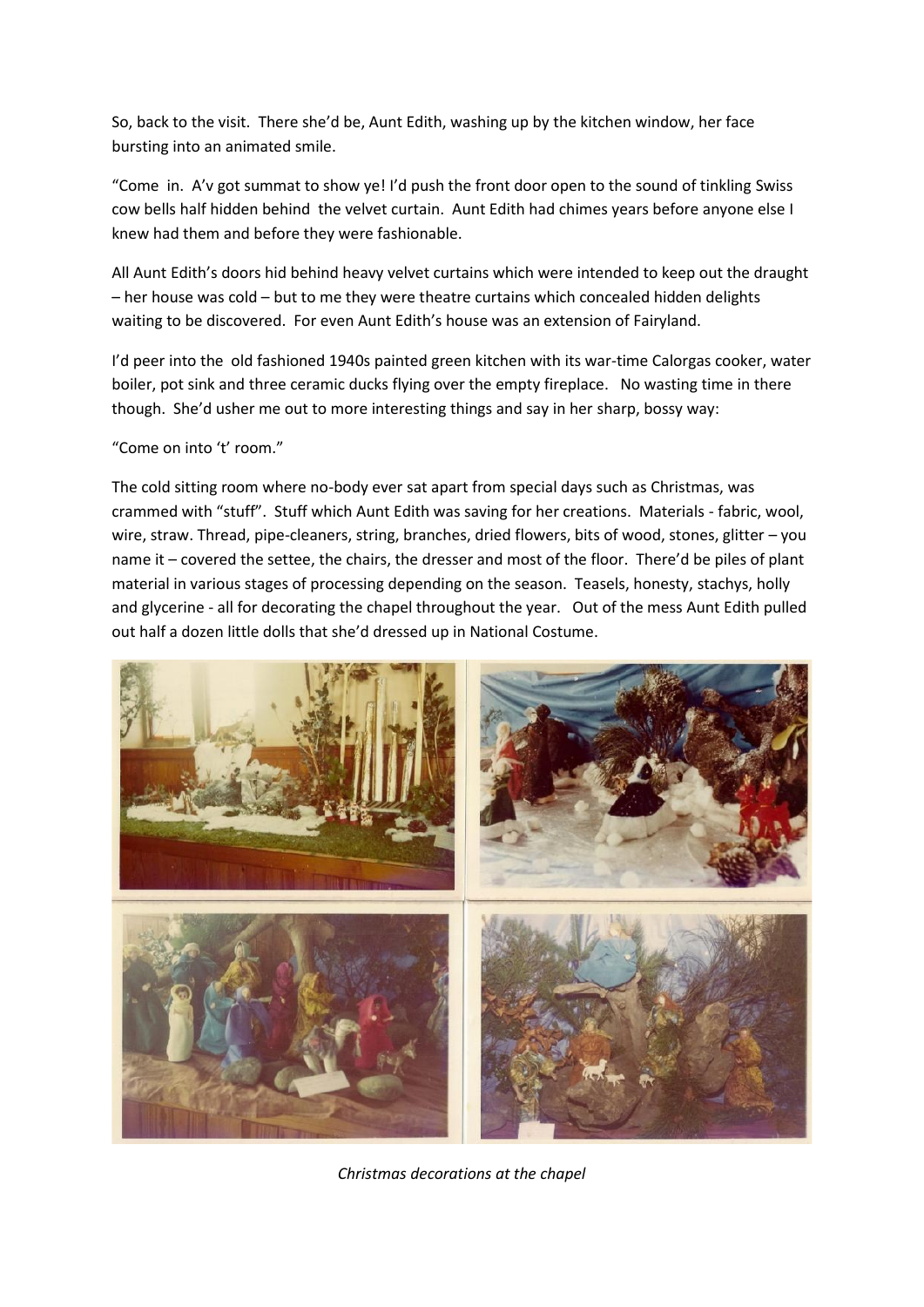"This is Holland. This is Norway. 'Av just got t'hats to do now …. Lets go into t'house where it's warm."

T' house, the living room, was always so cosy, the draught being kept out by a particularly thick heavily lined velvet curtain on the side of the door which you had to push hard to open a little.

In the early days scary, scruffy, fluffy old Flash, later on quiet faithful Nell and lastly bouncy young Floss were fixtures sprawled out on the rag rug in front of the fire.

Uncle Jim, Aunt Edith's older brother and a man of few words, would be sitting in his father's old Windsor chair in the background finishing his dinner at the table by the bay window watching the cricket on the black and white T.V. Aunt Edith was one of the first people in Green Moor to get a television. My sister Angela, can remember watching the Queen's Coronation with a house full of people – mostly Matthewman's crowded around the small screen.

If you were fortunate enough to be there on the hour, the grandfather clock in the corner would chime just as the cuckoo was bursting out of the Swiss cuckoo-clock on the wall with a very loud "cuckoo". It would make strangers jump.

Then Aunt Edith would rummage into the big cupboard where all her sewing stuff was kept. It was full of new delights which she'd pull out and show me one by one.

"See – ere.." Rummaging around she'd pull out a piece of delicate needle-point, a pretty tapestry, some cross stitch or a lovely pressed flower picture. Then the quilts – the wonderful patchwork quilts made from pieces of re-cycled fabric cut into hexagons and joined together by immaculate tiny handsewn stitches: hours and hours of work. I'd recognise my old dresses in there – as well as those of half the village.

Everywhere you looked at Aunt Edith's you could always find some sort of magical, miniature world. It could be a Nativity or Easter scene she'd make for the Chapel. Tiny pipe- cleaner dolls dressed to represent Biblical characters: Shepherds, angels, wise-men, the Good Samaritan bending over a prostrate figure. And is that Judas the betrayer hiding behind a rock?



*Special present from Santa at the Christmas social in Green Moor School, 1958*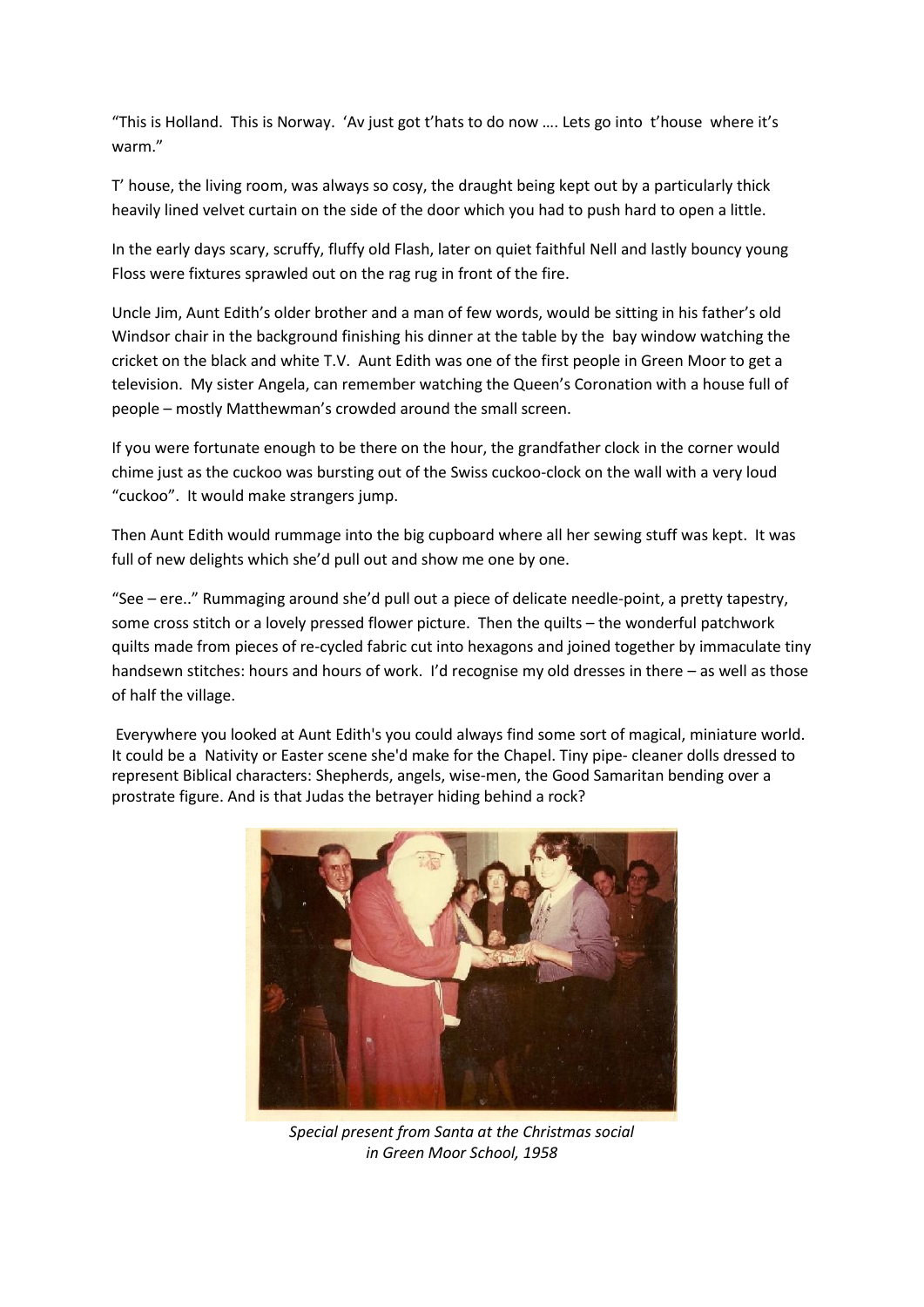

*Chapel decorations*

But for me it was the miniature Japanese garden in the big bowl on her bay windowsill that was the most fascinating. A little ceramic pagoda and an oriental tower appeared to grow out of a variety of miniature succulents. A pebble pathway led to a bridge where an old oriental man held his cotton fishing rod over a lake made from an old mirror. A tranquil scene which I wanted to be part of. Then Aunt Edith would point out of the window at the bird table and exclaim, awestruck:

"See'a! That little robin yond. Isn't it GRAND!"

If it was a fine day she'd make the suggestion that I'd been hoping for.

"Let's go 'n see what's ont' Delph" So off we would go with dog and stick for a walk upon the Delph.

Every few paces she 'd be stopping , poking her stick about in the grass, looking, listening and marvelling at the tiniest little things. Our walks were filled with "Oooohs!" "aaahs!" and "eeehs!" as she pointed her stick everwhere.

"Ooooh! See them little blue tits – aren't they bonny!"

"Eeeeh! Aren't they lovely together, them Lambs-tails, an' Pussy Willow," picking sprigs of both to decorate the chapel.

And in Autumn: "Eeeeh! Look at t'colour of them Rowan berries. You can't beat that!"

A skylark rising up and disappearing into a pale blue summer sky: "Listen....eeeeh.... there's no better music na that!"

Then half-way around came the view of Wortley Church: "Eeeeh.... there's nowt better than that is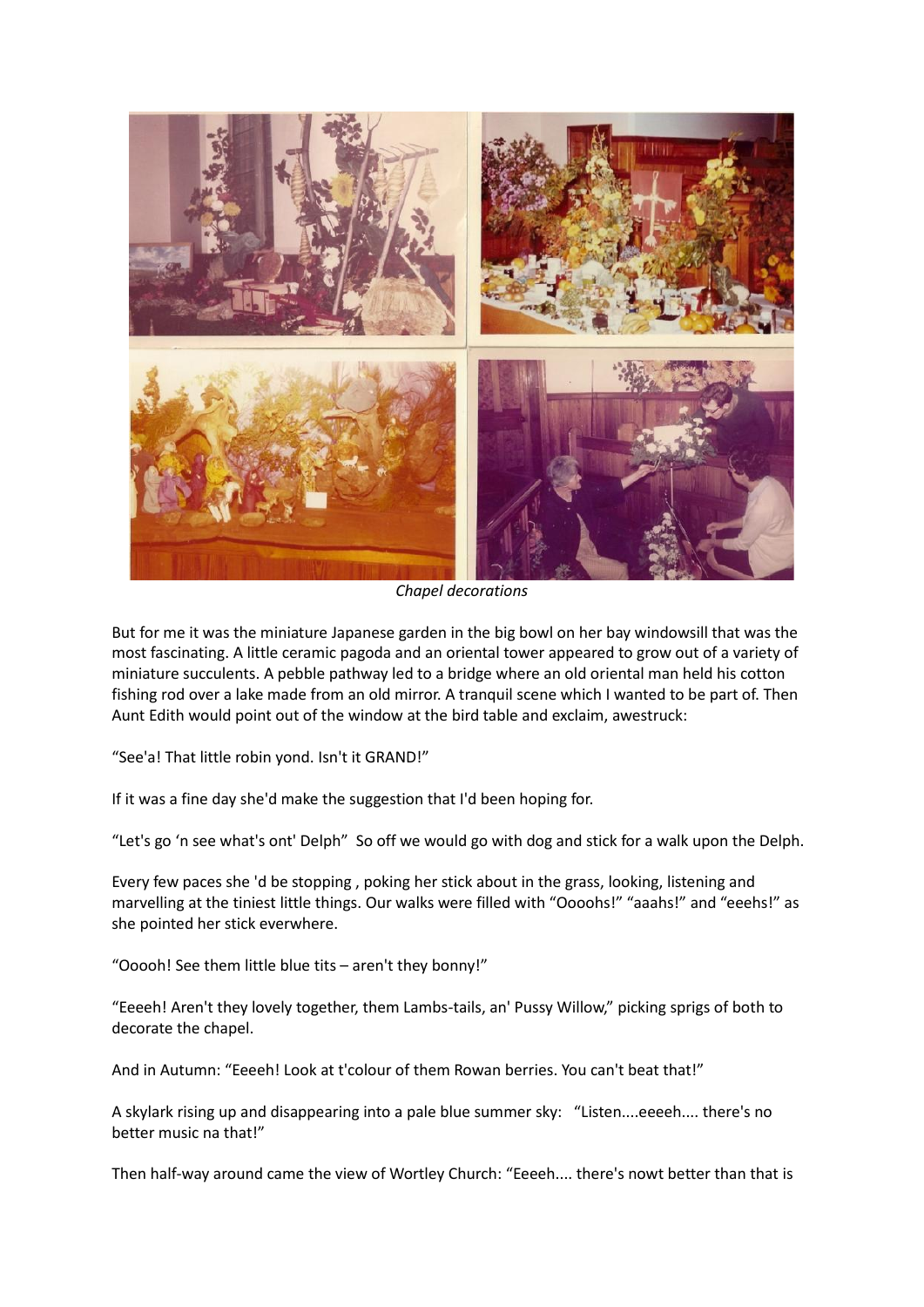#### there?"

And so we went on, discovering new jewels and delights of the Natural World which were continually changing. It didn't stop there.

When I was 9 I acquired a dog of my own, collie dog Jip. Aunt Edith took me further afield, on walks down the Trunce, over to Romptickle and Huthwaite, over the Exin (oxen) Pasture to Holly Hall and down the straight path which Aunt Edith called the 'Roman Road' through Tin Mill wood.

On these walks she'd tell me tales from 'the olden days' – about my dad taking milk round the Delph on a horse-drawn cart to the poor people living in the Delph cottages, the ruins of which we passed. Her school friend, Ivy Rusby, (an ancestor of Kate's) who later on would sing and play the piano by ear in the Rock Inn when she was married to Joe Bacon, was born and brought up in these cottages.

A bit further on down the path she'd start explaining how the Delph cottagers had to go "down t' sixty steps" - sixty tiny steps cut deep into the sides of a quarry-, to fetch their water from the well. We could still see a few of the little steps near the top for at that time, around 1963, some of the old quarries hadn't been completely filled in. And I would imagine poor people from the olden days trailing up and down with heavy buckets time after time because they hadn't a tap in their house.

Then there'd be stories about men who'd fallen from their 'monkey poles' to their deaths in the quarries. One unfortunate man who worked in New Biggin Quarry was killed one morning. His body was put in a horse-drawn cart and taken along Old Mill Lane towards his home. His wife was walking the other way and said "I'm just takin' our George 'is dinner." "He wain't be needin' it today Mrs," replied the driver.

There was also a man who was walking in the dark to or from his night shift at Fox's Steelworks over the hill when he fell down the Isle of Skye ('Oil in't sky) quarry and died. Some people said he was drunk.

Under the viaduct at Romptickle she'd put her stick high up to a stone bearing the name of a man who fell to his death during the railway's construction.

On our walks we would pass the old and then derelict cottages where wire-drawers and quarrymen had once lived. At that time, in the 1960's, everybody seemed to want to live in a nice new council house on the Stubbin Estate in Stocksbridge, with electricity, running water, a bathroom and flush toilet, and to be near a bus stop and the shops. Nobody wanted to live in a damp and draughty old cottage with an outside privy and well- water out in the sticks. Besides, all the stone quarries and most of the wire mills had closed and the good life was the steelworks in Stocksbridge.

There were derelict cottages everywhere we went – at Cherry Tree Row, Wortley Forge, Old Mill Lane, Huthwaite Lane and Romtickle. They were all fun to explore, particularly the gardens, or what was left of them.

"Look – a clump of rhubarb!"

"Ooooh – we'll take a bit o' that."

"Look, Aunty, some snowdrops!"

"We'll 'ave some o' them."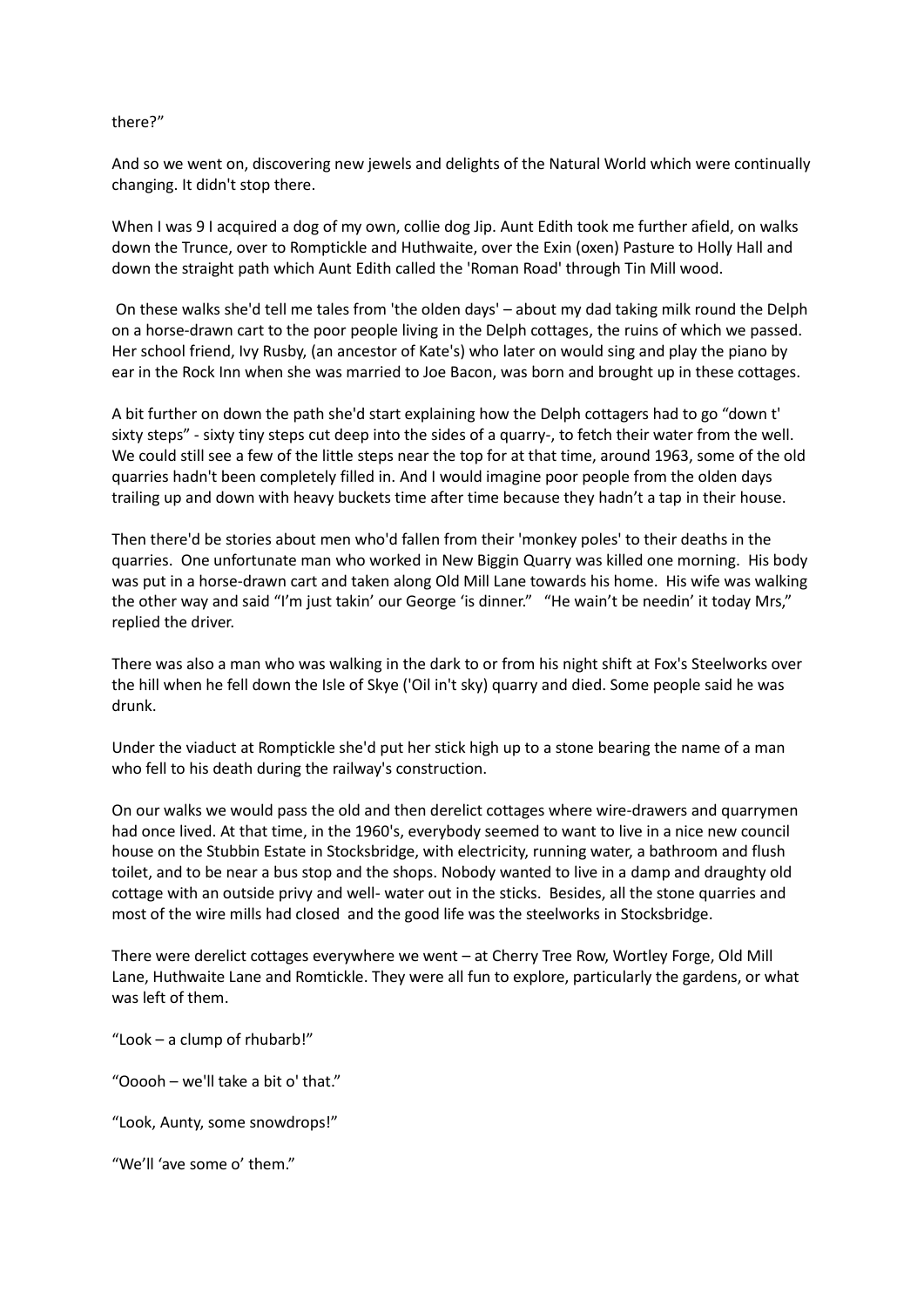A lost world waiting to be explored by us.

Once, as we were nosing around the ruins, an old tramp peered out from behind the door of the old railway house at Romptickle. We would never have guessed then how much sought after these 'done up' expensive properties would become in the future.

Once Aunt Edith organised a circular walk "fo't' Green Moorers". The route went down Well Hill, past the Chemistry Cottages up to Wortley Church where we'd stop for a picnic. Then downhill and over the stepping stones across the river and back home through Tin Mill Wood.

She was great at organising things, Aunt Edith. If she had an idea people generally didn't say "no" to it because her enthusiasm would carry them along. But whatever it was, she did it for the good of the community and everybody in it, so people rallied round.

Such was the case in 1968. Aunt Edith wanted to enter Green Moor for the "Best Kept Village in Yorkshire" competition. Or as she called it "t' Tidy Village Competition". It was a long shot, because at that time Green Moor was not a pretty village like Hooton Pagnell or Cawthorne which had both won previously.

But Aunt Edith energised everybody onto doing their bit. Brothers Neville and Rex Roebuck together with Jimmy Birch were particularly active. Willis Squires was responsible for creating a lovely playground for the children, a forerunner to the one that's there now. Aunt Edith decorated the area around the old pump with a fence incorporating old cartwheels which she'd painted black and white. George Davies built the wall up around the cartwheels. Edith planted perennial flowers all along the verges and gateways – even as far as Hunshelf Hall. Some of them are still there. Eventually after months of T.L.C. much in evidence, Green Moor won the prize.



*Old pump house 1968 with School House in background*

It was a proud day in the summer of 1968 when the award winning ceremony took place accompanied by Thurlstone brass band. The village was presented with a copper beech tree which was ceremonially planted by the Rock Inn next to the road. It was later surrounded by a circular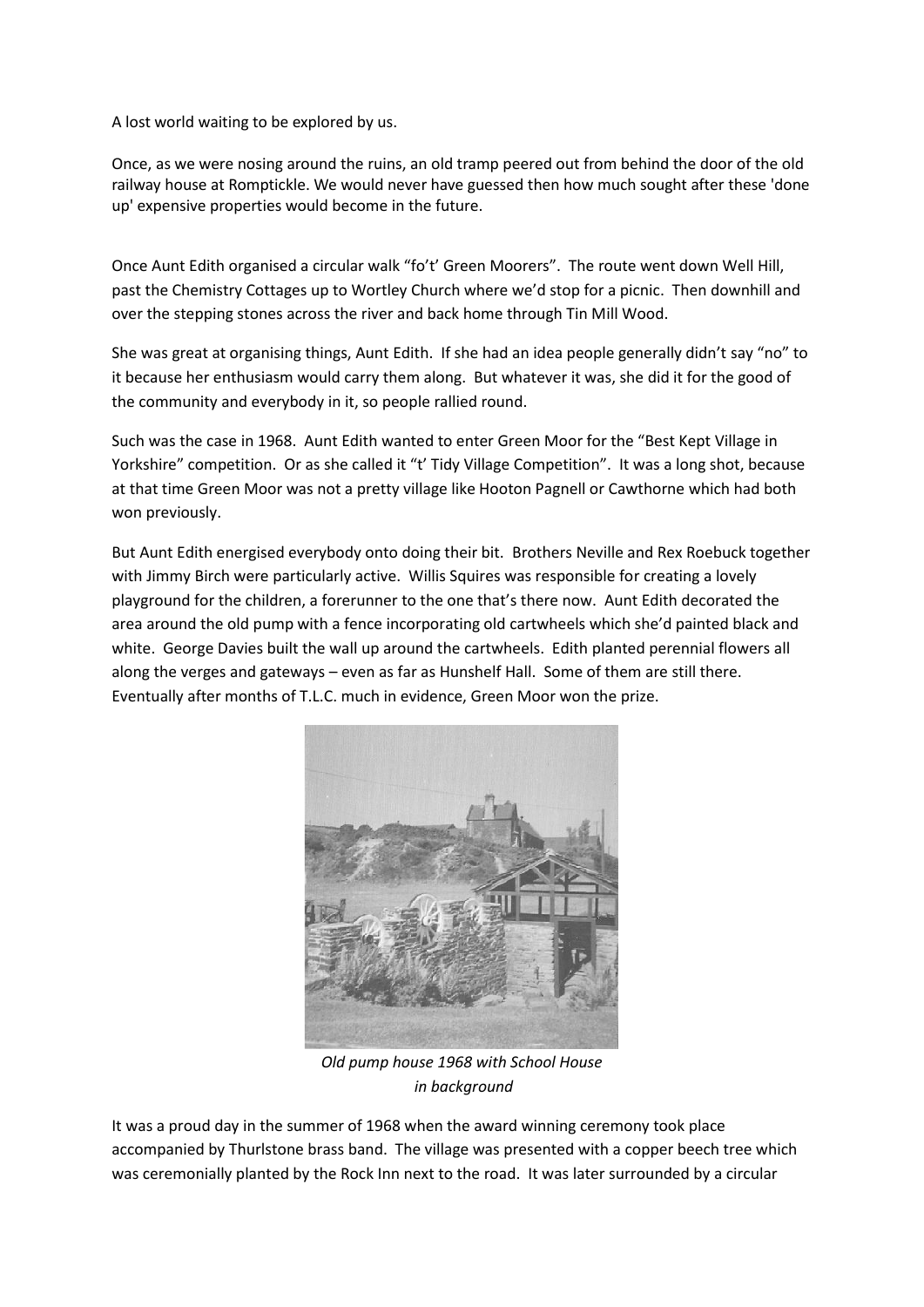seat. The other prize was a beautifully handcrafted bench made by Thompson the famous Yorkshire "Mouse Man". You had to look carefully to see where he'd carved the mouse.

Aunt Edith would have been thrilled to know that after 50 years Green Moor would once again win first prize for the best village in Yorkshire competition – going on to win the National competition the following year. Her spirit lives on!

Another Aunt Edith idea was the Museum. By the 1960s the old horse-drawn rural way of life which she'd been brought up with had gone, but there was still enough of the redundant old equipment lying around in attics, old sheds and field corners to label and to put together for a display in the school's disused coke shed for the education of generations to come. It was Aunt Edith's thrift and foresight which saved these relics from the past being lost forever.



*The museum*

The old coke shed was the tiniest stone building you could imagine and only Aunt Edith could have crammed so much stuff into it in such a tasteful way. She loved showing interested people around and would unlock the door with a big old key as if it were the entrance to Aladdin's cave.

"This is t' dolly n't' posher we used to use in t' tub on wash days."

"These ar't piggin cans used for ladlin' out t' milk from t' churn to customers on t' doorstep."

Any sort of celebratory day usually ended up at Aunt Edith's, at Christmas in particular. The School House was the last of the houses where the Green Moor Chapel Carol Singers visited on their annual round on Christmas Eve. Late at night they'd all pile in with their violins, violas and a cello and their hand-written local carol scores to raise the roof before falling into a hot supper mince pies, cakes and tea. No alcohol. They were Methodists!

During the Christmas Holidays all the nephews and the nieces and children of friends would be invited round at different times for their teas. After tea we'd wait for the cue:

"Shall we see what t' Snowman's got fo'r ye?" And we'd trail into the sitting room where the Snowman was waiting for us in the corner.

Aunt Edith brought him out. Not a real snowman of course, but the same size as a real one and he looked real. Aunt Edith had made him from a big cylinder covered in cotton wool. He had the usual hat, smiling face, buttons and scarf.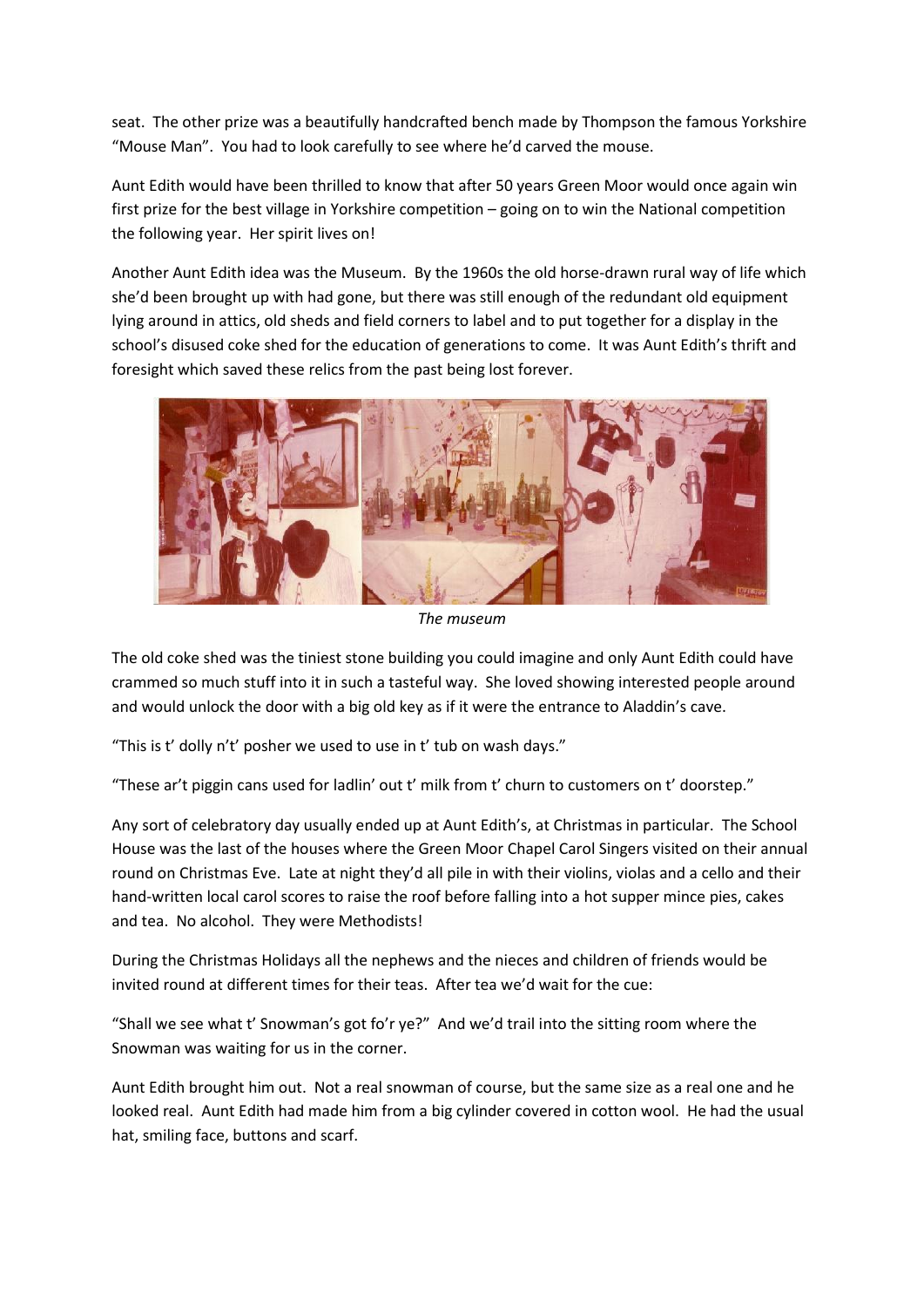The decapitation of the snowman was a ceremonial ritual which we all waited for with eager anticipation. Aunt Edith made a meal of it as she slowly and gently lifted him out of his corner and placed him in the centre of the room.

"Now then", she whispered in awe to the wide-eyed audience who moved in closer as she lifted off his head – to reveal his inside – filled with presents! For all of us: wrapped up and labelled with our names. We took it in turns, youngest first, to find our present.

The fun was in rummaging around inside the Snowman's tummy to look at all the other labels before finding our own – which was always something cute, useful and handmade: a peg doll, for instance, a bar of soap sewn into a piece of sponge to look like a turtle or a crinoline lady whose dress covered a toilet roll.

Sometimes, to celebrate Yorkshire Day Aunt Edith would hold a Yorkshire Evening where everyone turned up wearing Yorkshire roses. In her poem "A Yorkshire Neet" Freda Watts described one such evening when there was a power cut. A lot of fun was had by all.

#### **A Yorkshire Neet**

Edith's gin me a long pencil That's a dangerous thing to do She'll be mentioned in despatches I doubt before I'm through.

This pencil's a long 'un as pencils go Do you know, it's aboon a foot long. An' she'll not want it standin' idle So mi poor owd brain'll be throng.

She had a "Yorkshire Evenin'" one neet. There wor all maps an' candles she'd put Cos only t'thing we were sure on We were in for a power cut.

It didn't spoil't evenin' one little bit I don't know what t'other fowk thowt But, to me, sat there in't candle leet It mad't evening better, it owt.

T'first thing we did, we had a song It wor Ilkley Moor Baht 'at We had a bit o' trouble 'ere An' we might a' been a bit flat.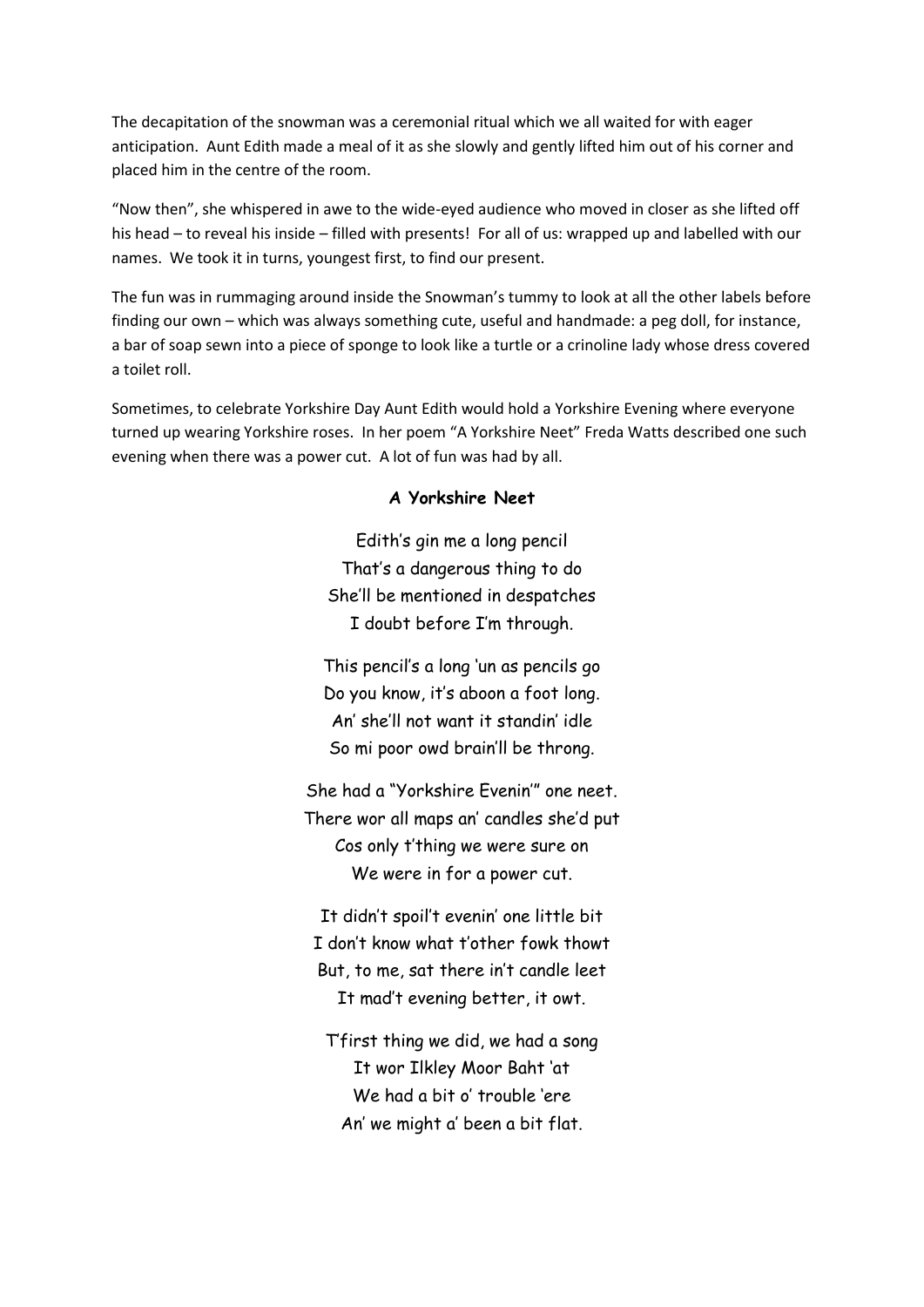There were some on 'em singin' in't room An'us in't house having a blether An' Neville wor singin' in't passage way Tryin' to keep us together!

Trouble wor, them lot singing in't room Wor adding some twiddly bits to it An' us lot singin' in t'other oil didn't know we were just rushing straight through it.

We seemed to 'ave gone back fifty years Wi' a bit o' home made pleasure. I don't know if folk enjoyed it, It's a neet Edith'll always treasure.

Modern way of entertainment Is not what it used to be Some artists these days tak all the clarts off That doesn't mean it for me.

There wor three on us, Jean an' Neville, an me Sayin' poems that we'd all got to larn An' there were only me took mi cardy off An' that wor because I wor warm.

Mrs Rogers sat at t'side o' me Patiently holding a lamp She looked like Florence Nightingale - I hope she didn't get cramp.

T' supper wor lovely but that's neer in doubt When Edith has that job in hand She'd gone to some trouble to mak a success I hope it turned out as she'd planned.

Iverrybody seemed to help an' did what they could Mad sandwiches an' then cut some more Kids were pinnin' white Yorkshire roses On't fowk as they come I through't door.

> This is what is wanted these days All helpin' to do things together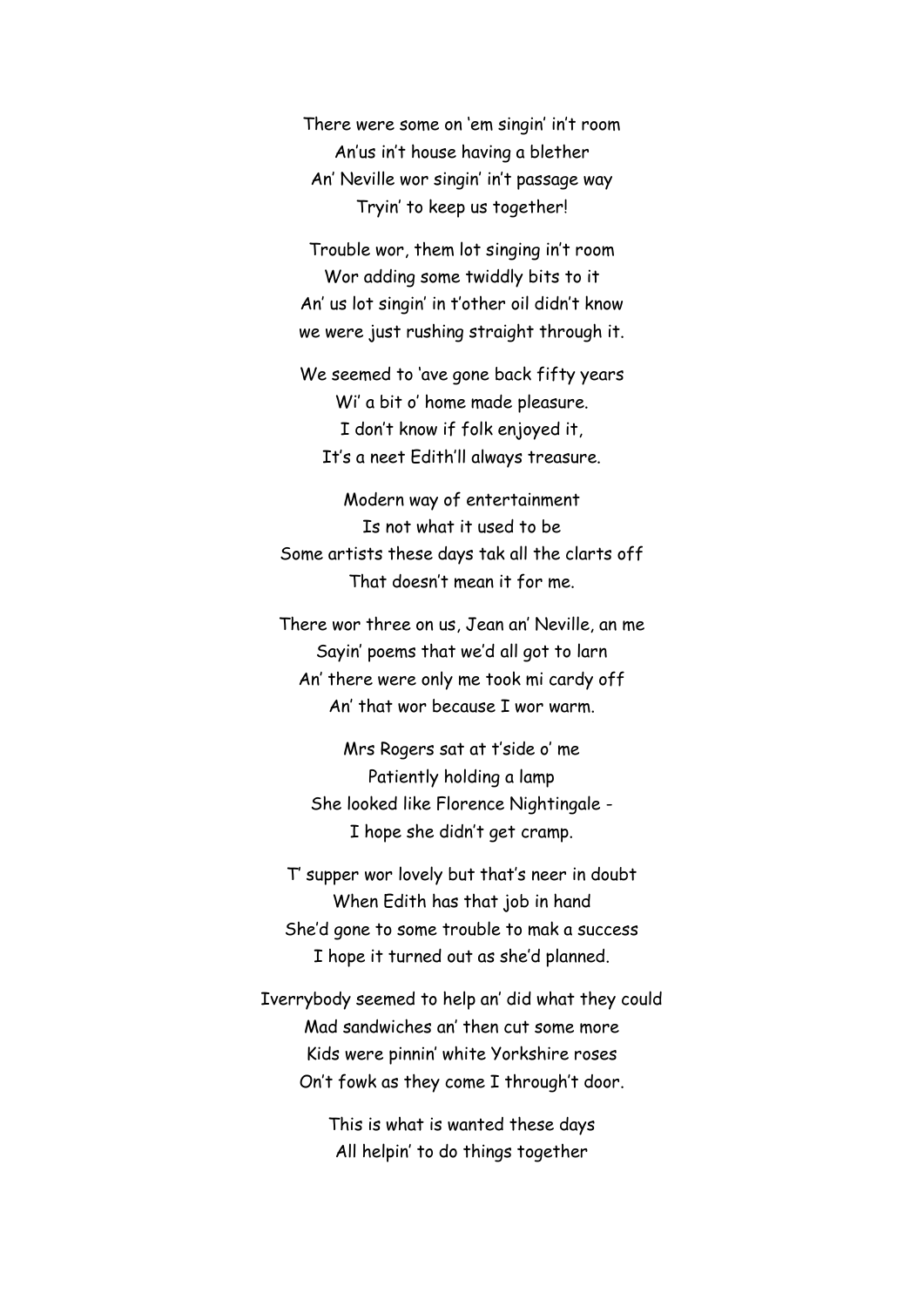Instead of pullin' in different ways Which only maks heavy weather.

There must have been forty fowks there that neet I don't know there might have been more But all o' them people had help't just a bit When they went off hoame through' t door.

Freda Watts, nee Battye, was one of Aunt Edith's longest and closest friends. She was brought up on a farm at Snowden Hill, a couple of miles away, had married Arnold, Aunt Edith's cousin and brought up their family at Well Hill Farm, Green Moor.

We are very lucky to have more of Freda's funny Yorkshire dialect poems which tell us so much about their lives, their friends and relationships, for Aunt Edith features in many of the poems. Here are short extracts from two of them:

## **Corn Dolls**

You'd think Edith Crossland 'ud know enuff stuff be now An' the'd be nowt else she wanted to know But I'll bet if anybody's doin' owt She'll say "Hey up, let's us 'ave a go."

She knows how to crochet and mad a straw stack An' trim up a chapel by golly But t' latest thing she wanted to know Was how could she mak a corn dolly?

### **Down Falls**

I've known Edith Crossland since we were young. That's a long, long time ago But we can still have a laugh at things at we did An' we did some daft things you know

This horse riding craze is not summat new We used to be riding out too But we didn't have special ponies for t' job. We'd mak t'owd cart horses do.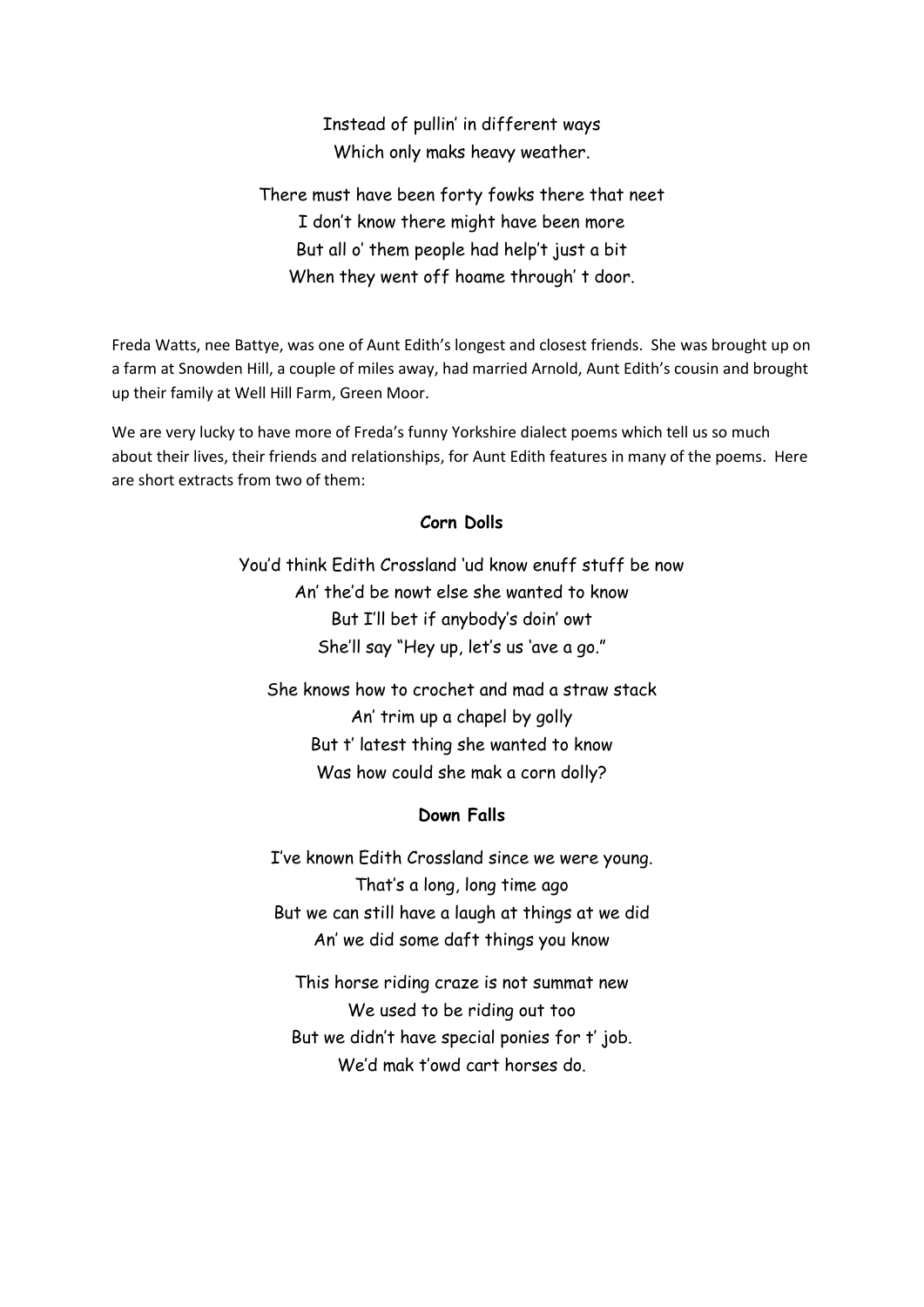

*Aunt Edith with brother Jim and Freda Watts*

They tell us that Edith, Freda and their friends didn't travel very far. Their lives were centred around the village, the chapel and each other's houses. They were never lonely. They had a lot of fun. They organised their own entertainment which was creative, imaginative, simple and inexpensive. They didn't expect anyone else to do it for them. They cared and looked after each other and they weren't materialistic.

They took pride in what they managed to do with so little and nobody that I remember appeared to be depressed.

I could see why they were so grateful for what they had; things which my generation think of as basic necessities which we all think we have a right to such as a warm house, hot and cold running water, a flush toilet; Edith and Freda and most of the villagers in little farms and cottages had none of these.

Aunt Edith's early life had been very tough indeed although I never heard her complain about it. She was born in 1917 at Hill Top Farm which hadn't really changed since Victorian times – or before! The soil was poor and stony and her father had to work part-time in the quarries splitting curb stones for pavements. It was a skilled job which required precision.



*Charles Crossland ploughing at Hunshelf Hall 1946*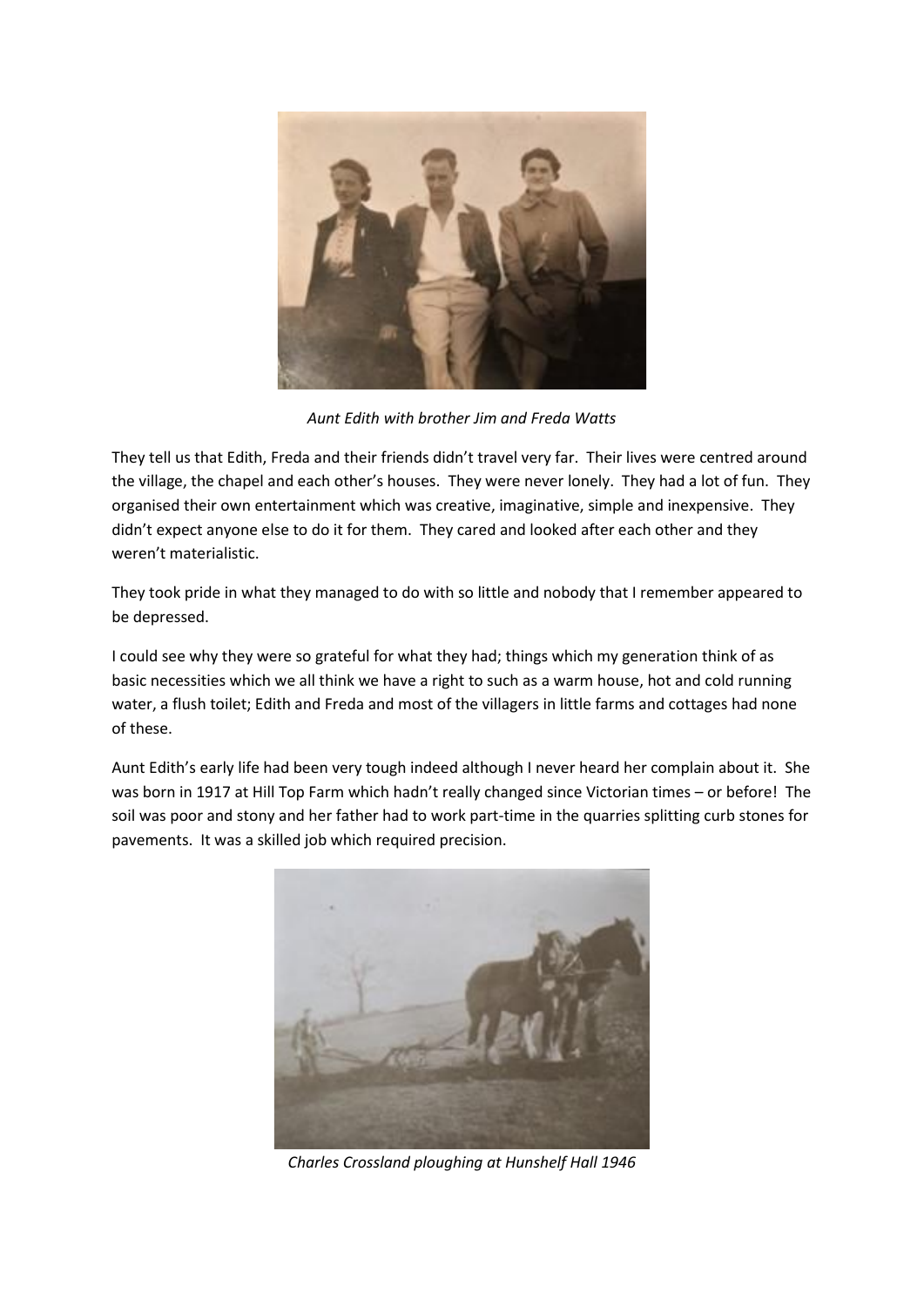The children had time off Green Moor School for stone picking and my dad who was second youngest to Edith, left at 14 to work on the farm full time. The farm had to support a depressed alcoholic uncle – a casualty of World War One as well as the parents and 6 children, two of them invalids.



*Green Moor School 1920s. Edith on the back row, far right. Ivy Rusby back row, second left. Dilly Gudrum second row, third left.*

While Stocksbridge, over the hill was lit up by gas and electricity for most of the twentieth century, civilisation didn't reach the farms at Green Moor until the 1950s. At Hill Top Farm it was well water, oil lamps, candles and carthorses. Smoke pollution from scores of domestic houses and big factory chimneys blew over Hill Top must have been dreadful. Not surprisingly two of Edith's older sisters, Mary and Annie suffered from severe respiratory diseases and their mother, aged 46, succumbed to pneumonia after walking home over Hunshelf Bank in the rain after a chapel tea at Deepcar.

Edith, the youngest, was only 9 when her mother died in 1926.

"Look after our Edith." Their mother had said on her death bed.

As it turned out it was Edith who looked after all the others who were living at home – including her oldest sister, Mary, who was always weak and never married.

You might be very bright, but in the 1920s, if you were a girl, you usually had to be the Headmaster's or the School Governor's daughter to be selected for the Grammar School. But such a thing was never even thought of at Hill Top. There was too much work at home. So, after leaving Green Moor School with her friend, Dilly from Briery Busk, who was also a very bright girl, they would walk over the hill together to Stocksbridge Secondary School – until they were allowed to leave at 14.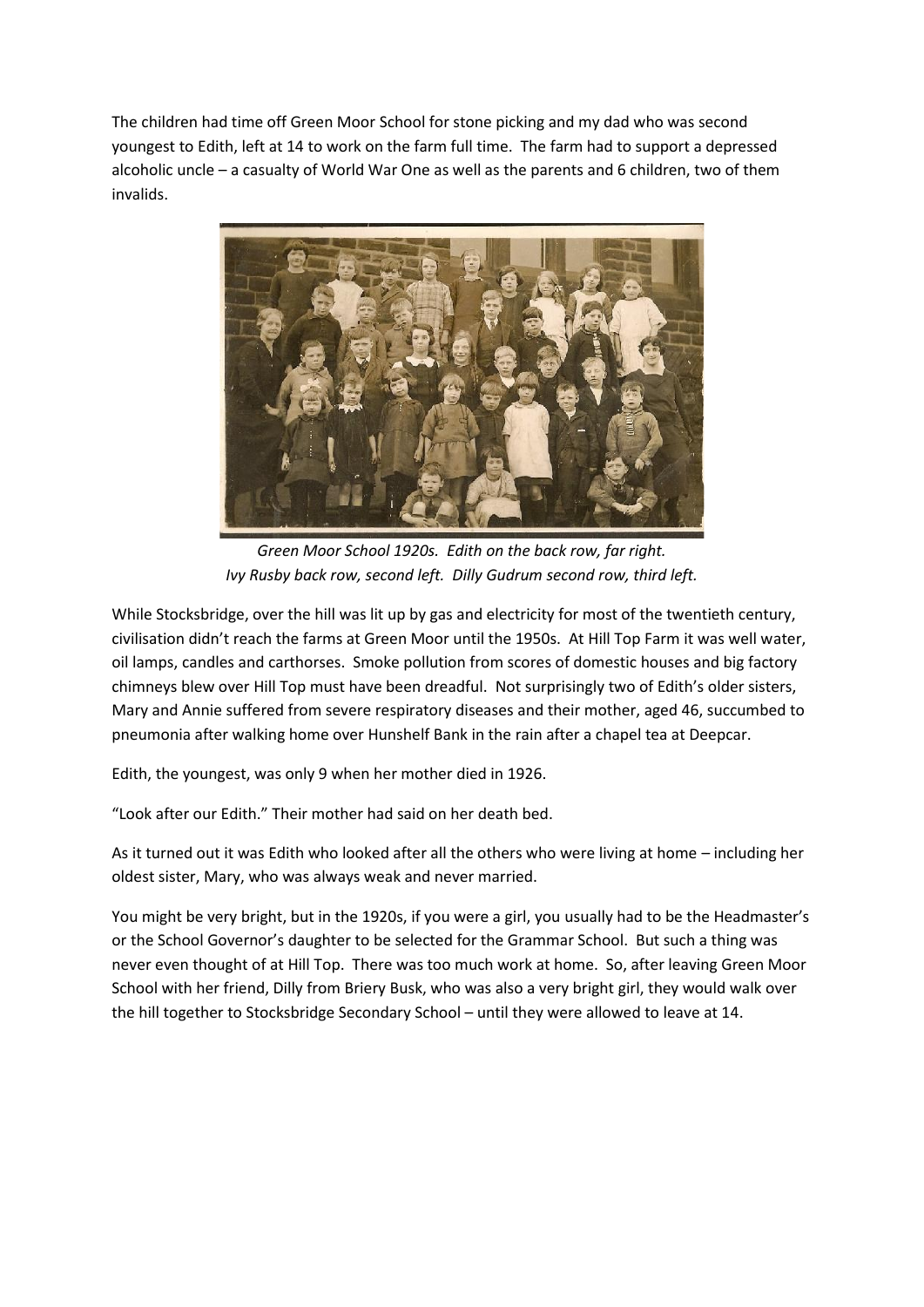

*Edith and Dilly at Hill Top Farm in the 1920s*

My dad was five years older than Edith and Jim was two years older than my dad. Jim didn't want to be part of the farming business and spent his working life in the steelworks at Foxes. He walked there and back over the hills like every other villager did who worked down there, but he still lived at home and never married. My dad loved farming and took on all the heavy manual work as their father grew old and infirm.



*Edith with Joyce Kaye and Margaret Clancy: all Young Farmers' Club friends*

Aunt Edith, effectively, did all the work of a farmer's wife. She kept house and washed, cooked and cleaned for five adults after her two older sisters, Annie and Ada had married. She kept hens and would regularly kill, pluck and gut them as well as grading the eggs. She would feed the animals, hand-milk the cows, cater for extra staff during hay-time, harvest and threshing and generally turn her hand to anything when needed. Together with her elder sister, Mary, she managed and budgeted the farm so well that in the 1930's they secured the tenancy of Pond Farm near Snowden Hill, a bigger farm where there was more scope for expansion.

Through thriftiness and good management they got through the lean years of the Great Depression and like most farmers, thrived well producing food during the years of World War II. It was during this period when they started a milk round which eventually covered Green Moor, Thurgoland and Spring Vale.

Then their father died. He simply slipped away in his Windsor chair in front of the fire.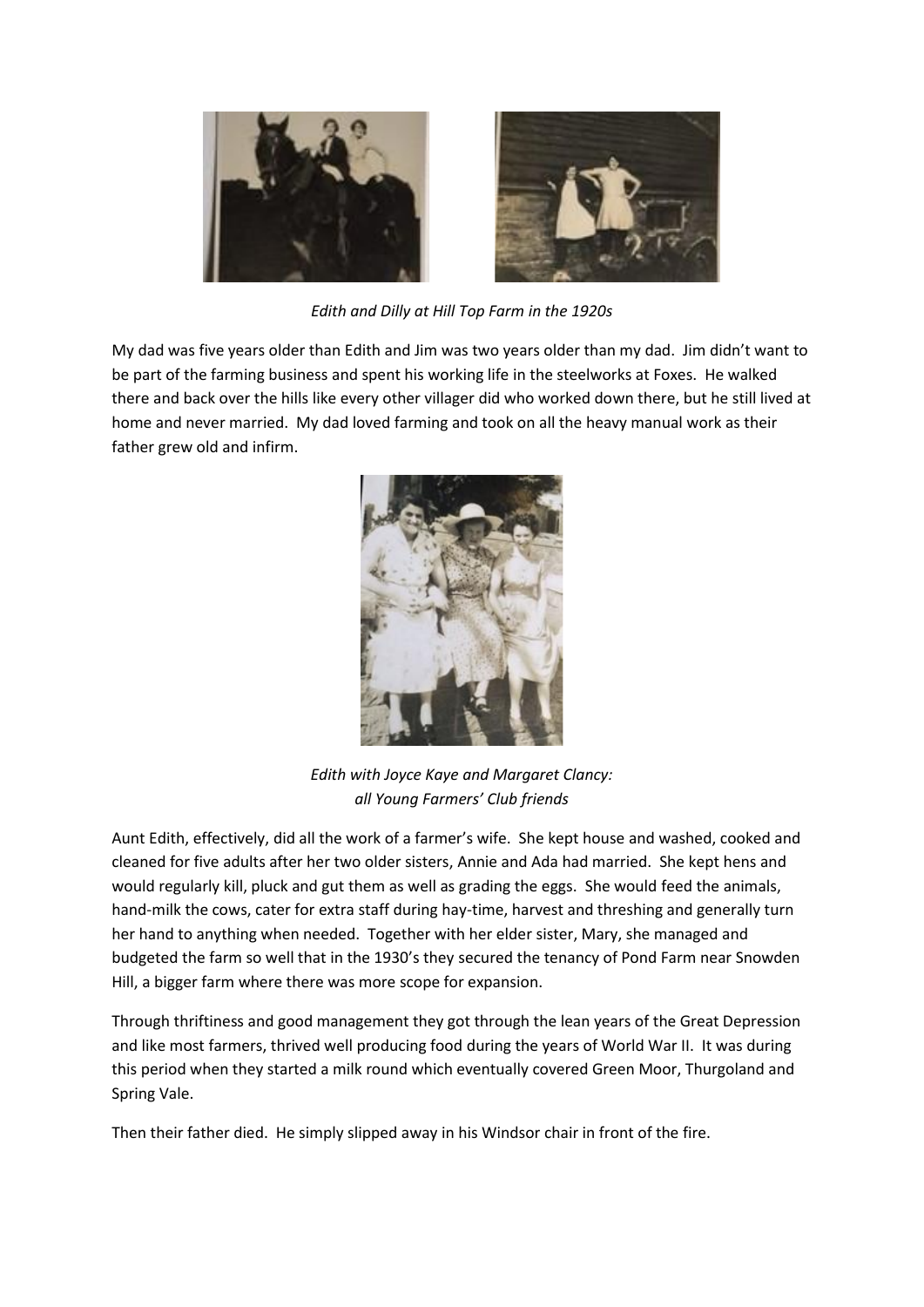The farming business was doing so well that by 1946 the family were able to take on the tenancy of one of the biggest farms in the area: Hunshelf Hall. Their sister, Ada, who was married to Tom Matthewman moved into "Pond Farm" with their six children.



*Milk round during winter of 1947: Edith with niece Margaret Walton, Charles Crossland and "Owd Tom" using upturned table as a sledge.*

The living conditions at Hunshelf Hall were still primitive since it was a large, once grand, draughty old house on a cold hillside. Aunt Edith's cousin, Phyllis Watts now married to George Davies, occupied part of the house with their 6 children but were soon to move to one of the new council houses at Castle View. George worked at Foxes but being a farmer's son helped on the farm too. Everybody accepted roughing it; they always had done and the farm came first.

But you can't marry your sister and my Dad, now 34, needed a wife. He found one at an "Excuse Me" dance at Penistone Drill Hall.

Aunt Edith must have been devastated when she first met my mother. Seeing her nail varnish, high heels and lipstick it was obvious that this woman had no intention of plucking hens and scalding dead pigs. Besides she was a foreigner from Oxspring three and a half miles away and she was a school teacher!

My dad's dream of a happy compatible, communal family life evaporated very quickly. They didn't get on. Dad said years later it was like "having two bitches in one kennel." The last straw for mum came after their wedding night which was spent, unfortunately, at Hunshelf Hall. At 7 a.m. Aunt Edith was outside throwing pebbles up at their bedroom window.

"Get up lad! It's time to milk t' cows!"

They lasted about two years under one roof. Life became so intolerable that Aunt Edith along with invalid sister Mary and their Brother Jim moved into the School House at Green Moor.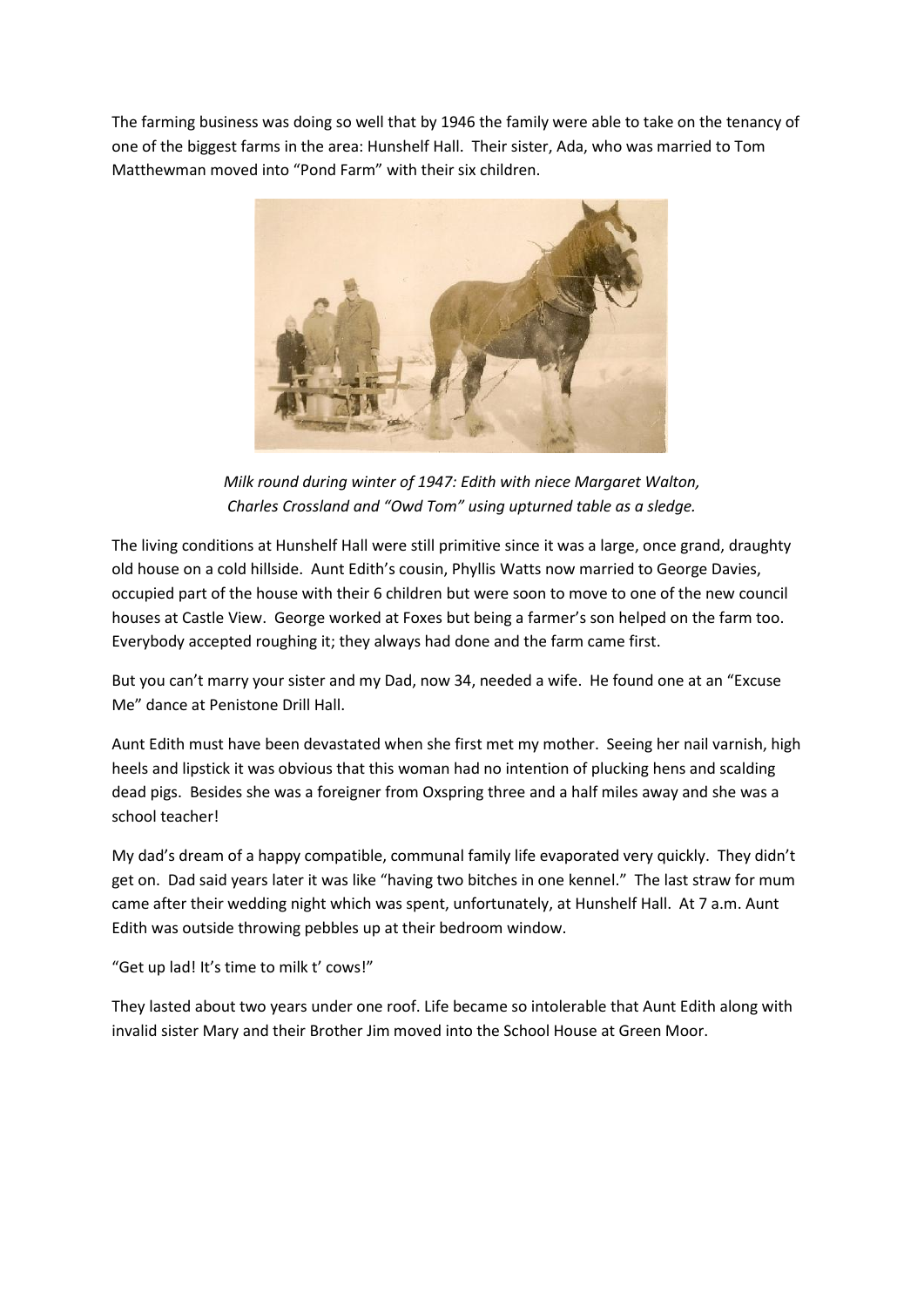

*Green Moor school photo 1977*

Uncle Jim and Aunt Edith became the school caretakers. It worked well. Uncle Jim was responsible for stoking up the school boiler and for managing the coke deliveries. He still worked at Foxes. Aunt Edith cleaned the school and washed up after the school dinners. I remember sometimes popping in after school to have a chat with her while she was mopping the floor. I was unhappy at school and her presence, which was never very far away, was always a comfort.

Aunt Mary died of TB on Christmas Day 1954 at the School House the day after the carol singers had been. Aunt Edith had looked after her for years and it was soon after that that my memories of the School House began.

During the 1950s Aunt Edith would come into the farm yard every morning at Hunshelf Hall to wash up the dairy equipment for my dad. She would come in a little green van that was filled with crates, which were filled with freshly bottled milk, cream and orange juice from Stocksbridge Co-op dairy which she'd deliver around Springvale. As a pre-school tot I'd look out for her and would often toddle down into the farmyard to ask for orange juice which came in small quarter pint bottles. As a treat she'd sometimes take me on her round.

Once I asked for a quarter pint bottle of cream to drink

"You'll be sick," she warned, but gave it to me anyway. I was still supping the cream out of the bottle as the milk customers – all stay-at-home housewives in those days – were receiving their milk.

They were all saying : "Ooooh – watch her Edith; she'll be sick!" But I wasn't. I did grow into a chubby little girl though. How I loved Aunt Edith's cream!

As I grew into my mid-teens during the "swinging 60s" I longed to see more of the world as new possibilities opened up. I started hitch-hiking around Europe with my friend Dave and later with my sister Angela. Aunt Edith took a dim view of this. As I sheepishly tried explaining to her that I was going off again, she'd turn up her "Crossland chin" (as my mother put it!) in disapproval.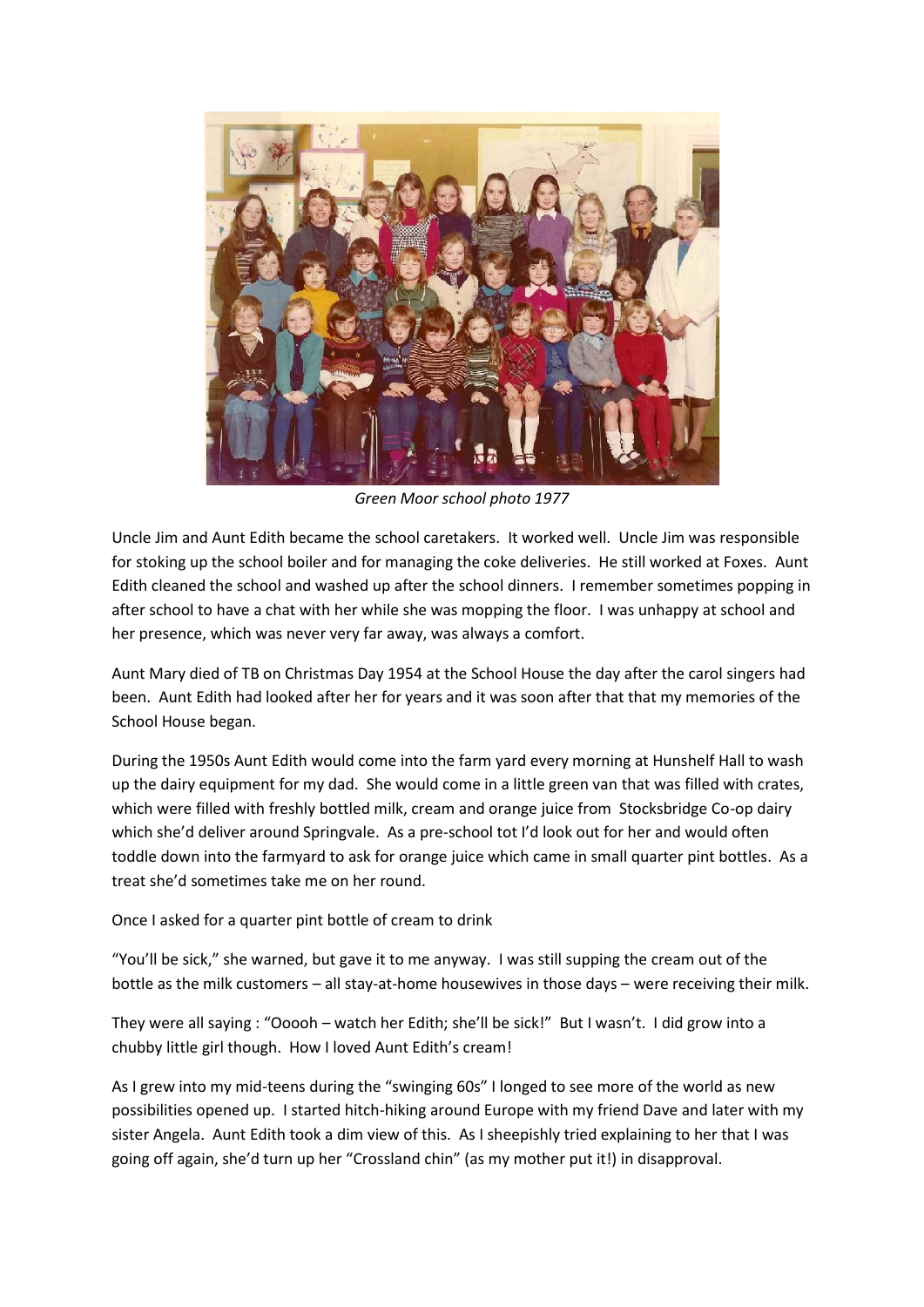"Where' you going off to now?" she'd snap.

I'd mumble apologetically: "Er – Germany or "Greece." It sounded like a confession.

"There's nowt wrong wi' round 'ere!" she'd state, defiantly, as if I were betraying the tribe. Many years later I realised that, in a sense, she was right.

Uncle Jim died in 1975 aged 62 after suffering many years from weak "Crossland lungs". He'd always been a quiet, reliable, benign presence. Once a good tennis player and cricketer he helped found the Green Moor Cricket Club and became the umpire later on.

The creation of the cricket pitch was all done by the communal effort of the villagers. During the 1920s, 30s and the war years there was little money around and the Green Moorers knew that if they wanted entertainment they had to make it themselves. The three tennis courts which were created at Hill Top Farm, Pond Farm and Hunshelf Hall were testimony to this "can do" attitude. My dad helped to prepare the ground but it was meticulous Uncle Jim who maintained the courts.

The tennis courts provided years of home-grown entertainment and community togetherness for that generation who would reminisce about it as they grew older. They would comment how it had all been lost by my generation, the "Baby Boomers", the "Sixties kids" who didn't know what it was like to go without, who had everything, but wanted more, who only cared about themselves and didn't know what a hard day's work was. As for morality, what was the world coming to!

The School House felt sad and lonely without Uncle Jim. Aunt Edith really missed him but she had her dog, Nell, who was a great comfort. Nell was a sweet-tempered black part Labrador who followed Aunt Edith like a shadow. But, she was becoming stiff, stout and old. For a long time Aunt Edith was in denial that Nell had cancer. She really suffered.

Aunt Edith couldn't bear to lose her dog. When Nell did eventually die Aunt Edith dug a big hole in the garden that very morning and buried her herself through floods of tears. She'd had Nell a long time. The previous dog, Flash, who I could just remember had long black wiry hair. She was not very friendly and a bit snappy, but Nell was lovely. It wasn't long before the Matthewman's gave Aunt Edith a young collie she named Floss. But, oh dear! She was very much a puppy, bouncing all over the place and biting the furniture. Aunt Edith was really too old and lame by this time to be coping with a young dog. But in August 1978, Aunt Edith died suddenly.

The previous year had been tremendously creative and productive. Edith had taught herself how to make corn dollies and was brilliant at it. She was so good at it that she was teaching other people how to do it at night classes at Stocksbridge College. She'd just think of something and make it in straw.

That year had been the Queen's Silver Jubilee. Aunt Edith had decorated the Chapel with all her corn dolly creations which celebrated the event. They included a coach, a ceremonial mace and chain and a cake.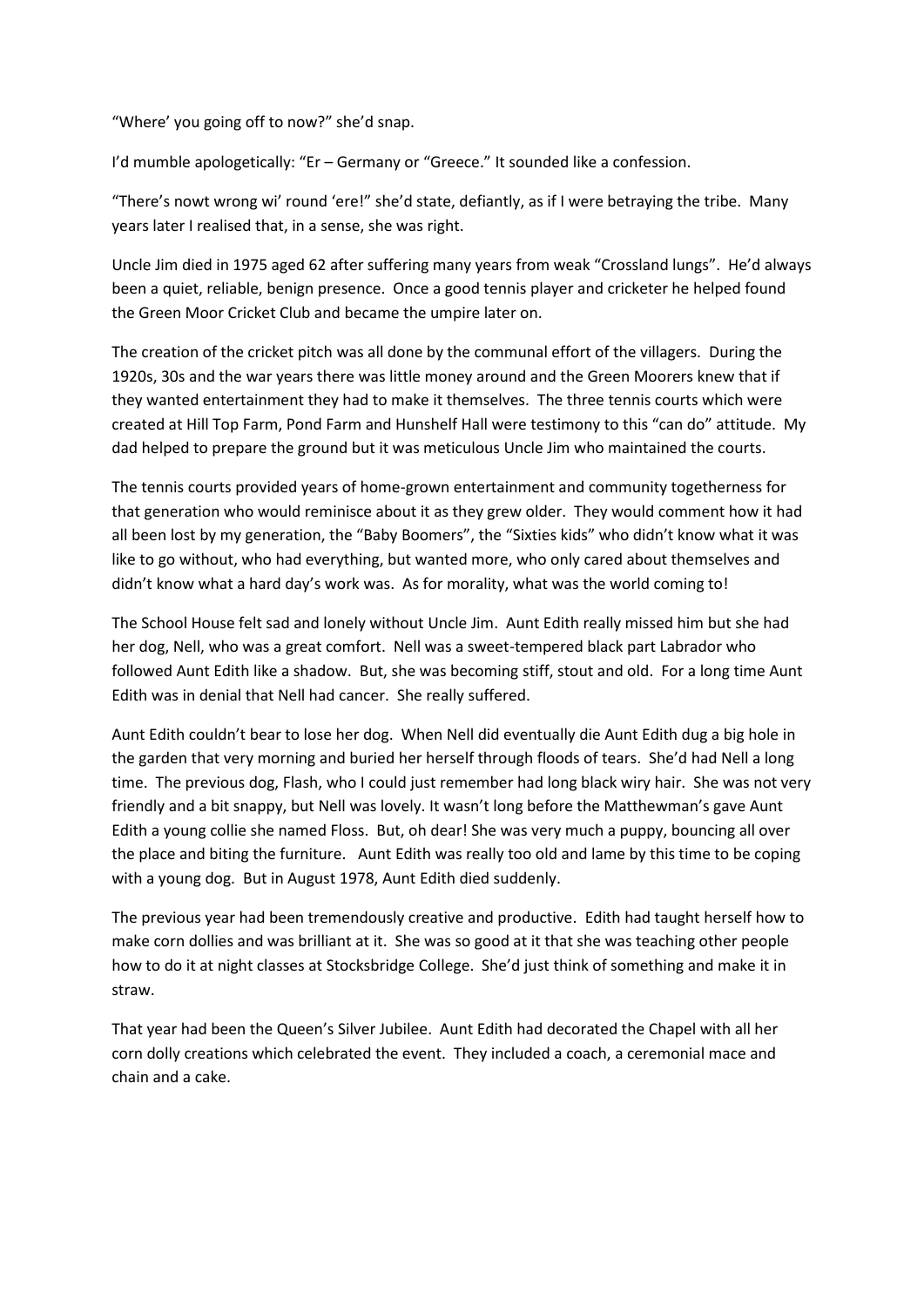

Edith with some of her corn dolly creations

But this wasn't all. There were on-going activities such as putting bog plants in big jars and bottles and candle-making. My sister, Angela, who had accompanied her to a candle-making class in Penistone, said later that Aunt Edith's candles were far better than anyone else's.

And of course there were the lamps. Whenever she could, Aunt Edith rescued old oil lamps from oblivion. Lamps which had once been precious pieces of household equipment, essential for lighting up the house, were no longer needed and were being chucked out in their thousands. Aunt Edith would take in as many as she could, scrubbing, cleaning and polishing them, like poor neglected orphans. Then she'd work out a way of threading a flex through the middle to which she'd attach a plug and a light bulb. Some of these lamps particularly those which had fancy glass domes were very beautiful. She gave this treatment to two rusty old Victorian carriage lamps we found in the attic at Hunshelf Hall. They were brass and she made them look lovely. It was a joke that she was like the character in the Aladdin story giving "New lamps for old".



*Edith presenting one of her creations to Winnie Stanley who gave a spinning demonstration at School House in 1976*

So by the beginning of August 1979, Aunt Edith was still in great form, busying about as usual, bubbling over with ideas and plans for the future.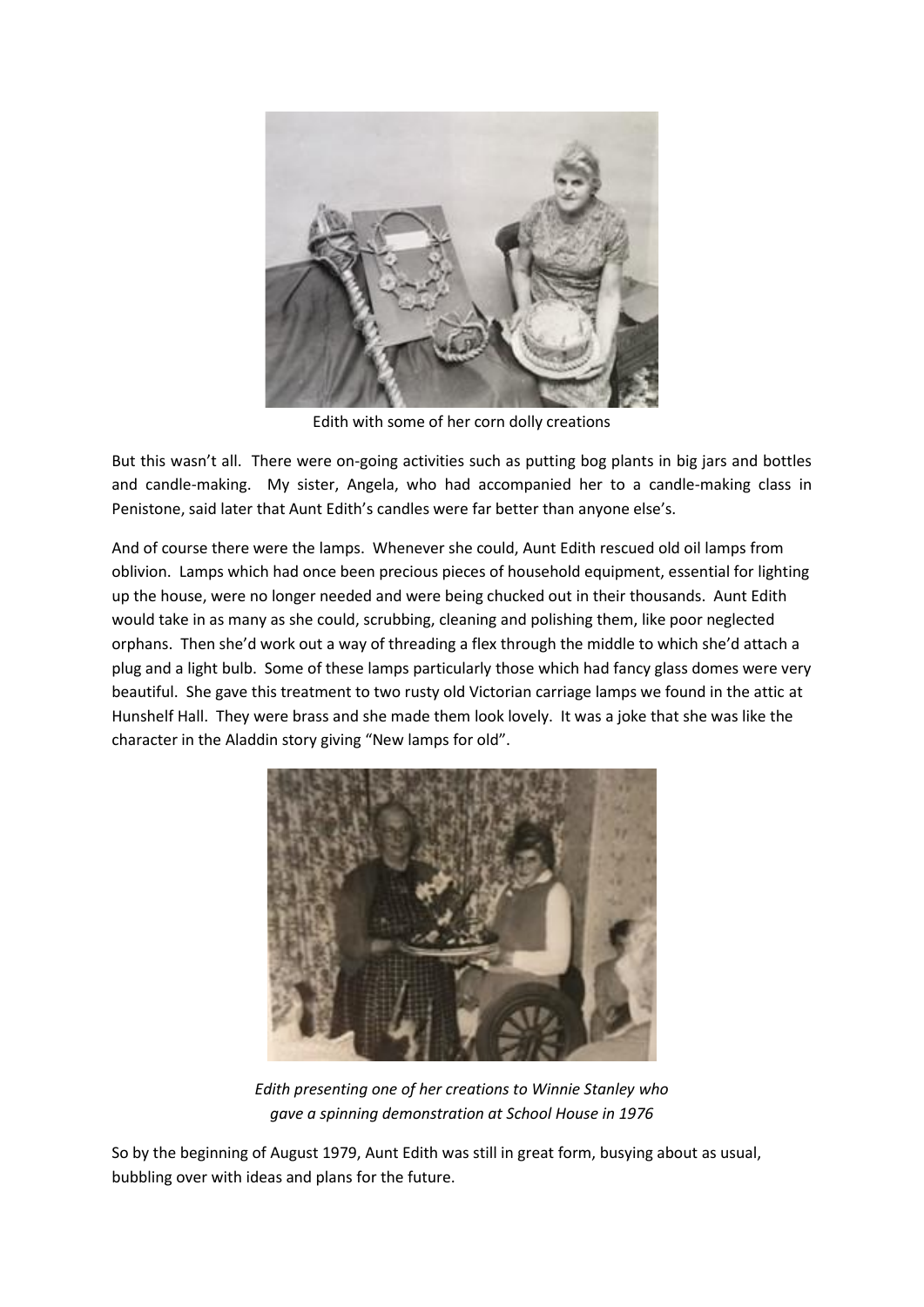Then her older sister Annie, now a widow and who'd always been an invalid with chronic asthma fell ill and needed looking after since her only daughter, Margaret lived in Australia. Annie only lived at "Ingle Mount" the first house in the village, so Aunt Edith was only too happy to go and look after her. It was only a few yards down the road from the School House and Aunt Edith could keep popping in. Besides, she was good at looking after people. A decade earlier she'd helped her cousin, George Bingley, look after their spinster Aunt Fanny who lived alone in a Victorian bubble in one of the "New Houses" and died there in 1965 in her eighties.



*Edith at home shortly before she died*

We've now reached the autumn of 1978. With one marriage already behind me I had met my second husband (to be) on a ship returning from Australia. I wanted to introduce him to Aunt Edith before we went down to live in Devon where Chris was going to be a shepherd on a big estate.

We just caught Edith for a moment in the school yard. Whatever I did, however weird or whacky it was, Aunt Edith was never judgemental with me. We waved goodbye.

"I'll be seein' ye agen," she said cheerily. That was the last time I ever saw her.

One afternoon in August the following year my dad's car drew up outside our cottage in Devon. Mum and dad had finally managed to get away from the farm and had driven all the way down the length of the country to stay with us for a little holiday. They'd hardly stepped out of the car; we were standing there exchanging greetings when the farm manager drew up by us in his landrover.

"I've just had a phone call for Charles," he said. "Your sister Edith has died."

Dad looked shocked of course, but we all agreed that he'd got it wrong. It would be Annie who had died. She'd been a creaking gate for years. But, we were soon to learn that he had been right.

The following day I travelled back up to Yorkshire with Mum and Dad for the funeral. We couldn't believe it. Aunt Edith had been so full of life.

When we got back we learned what had happened. Aunt Edith had been looking after Auntie Annie. She'd been sleeping in the spare room and when she didn't appear to be getting up Auntie Annie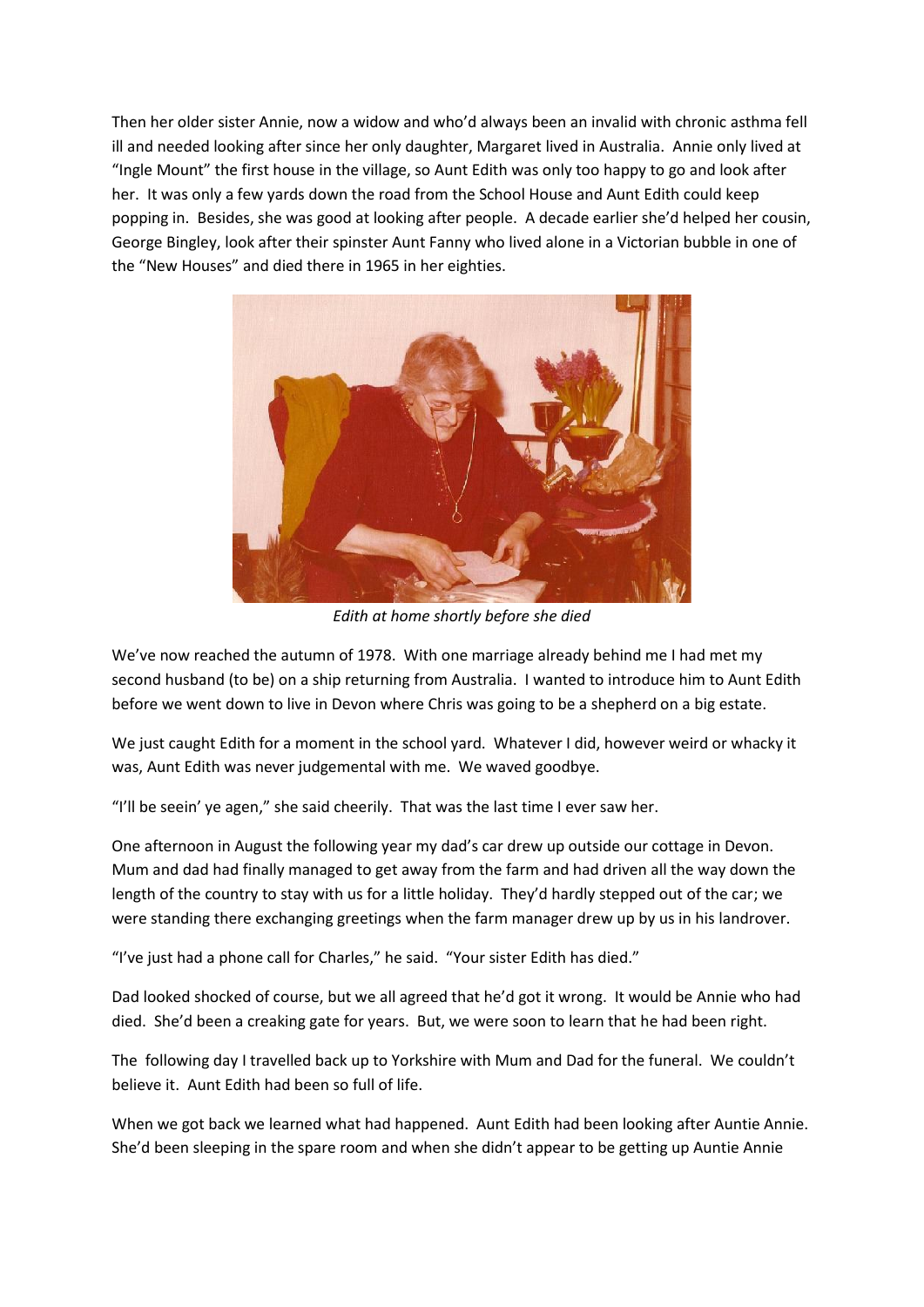staggered out of bed to peep into her room. There she lay – dead - from a massive heart attack which had taken her while she slept.

Mum and dad sat in Aunt Annie's front room, stunned.

"Have a biscuit," wheezed poor Aunt Annie, offering us the tin filled with shortbreads that Aunt Edith had made a couple of days before. I couldn't eat them.

I went back to the School House on my own as if I might find her there. The door of the wash house was slightly ajar. I looked at the whiteboard on the wall which she always used to let people know where she was. The last message read: "Spending night at Annies. Back tomorrow morning."

There was much speculation as to why she died. There hadn't been any signs of impending illness. Like many of her generation she consumed a lot of saturated fat which we know now is bad in excess. I remember the tasty dinners at her place being covered in butter. She was always urging me to eat more.

"Eeeh –ye'll be clammed to death!" she'd say. The shortbread tin was always full.

She would never have thought to have had her blood pressure and cholesterol checked by a doctor. If she had, she could have been put on statins and could have lived much longer; long enough to see my children who would have loved her and learned from her.

Her death could also have been triggered by stress for she was growing very worried about her future. The School House went with the job which Aunt Edith was about to retire from. There had been talk for some time that Barnsley Council would be building some OAP bungalows in the field above the School House. That would have been perfect for Aunt Edith who'd been pinning her hopes on this for years. Then, at the last minute, the Council backed out and the bungalows that were built were big expensive private homes we now know as "Delph Edge". The fear of the possibility of having to leave Green Moor could have been enough to kill her. We shall never know.

Once when Aunt Edith was going on about how wonderful Green Moor was someone said: "But Edith. You ARE Green Moor." There was truth in that because after she died it felt as though Green Moor had died with her. It was never the same.

So what would Aunt Edith make of us if she were to come back today? She would never have heard of all the newly coined eco-words we all use now such as "conservation", "sustainability". "environmentally friendly", "global warming" and "carbon footprint". Yet she herself had the smallest carbon footprint of anyone I've ever known.

She wouldn't have been at all surprised at the deteriorating state of our present environment, because she saw it coming, back in the 60s, when the Baby Boom generation - who never experienced real hardship – started to want more than they needed, becoming self-centred, materialistic and less in tune with Nature. This was in no small measure fuelled by the Government and big business which encouraged spending rather than saving. She was well aware of it, I know, and it was largely through her that I became environmentally sensitive from a very early age.